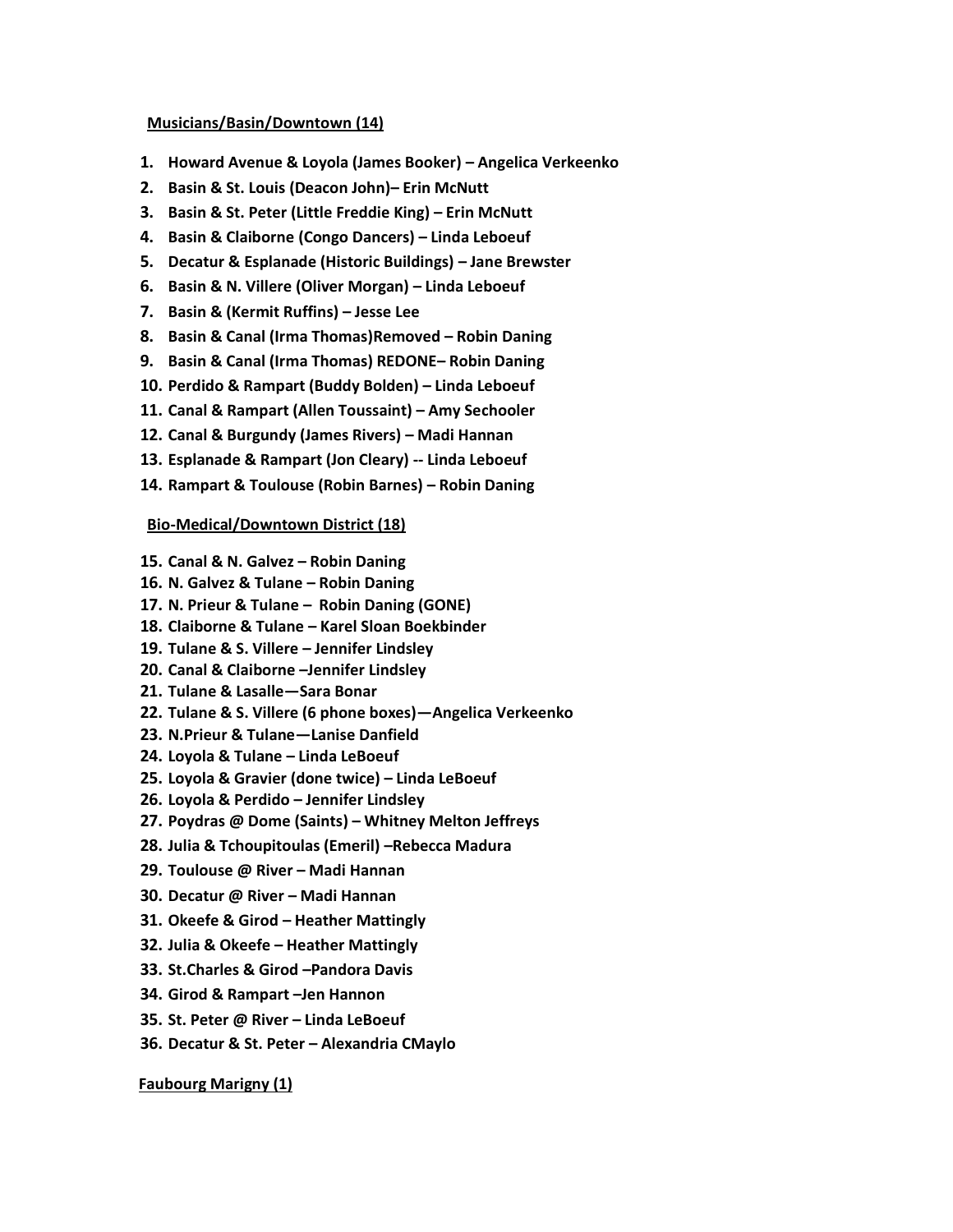**37. Elysian Fields & Royal – Linda Leboeuf**

#### **St. Roch (2)**

- **38. St. Roch & St. Claude – Linda Leboeuf**
- **39. St. Claude & Elysian Fields – Linda Leboeuf**

#### **Mid-City (40)**

- **40. Orleans & Jeff Davis –Lindsey Postaski**
- **41. Banks & Jeff Davis –Linda LeBoeuf**
- **42. Jeff Davis & Lafitte – Jessica Normington**
- **43. Jeff Davis & Bienville – Jane Brewster**
- **44. Jeff Davis & Canal – April Curran**
- **45. Jeff Davis & Banks – Angelica Verkeenko**
- **46. Jeff Davis & Tulane – Juan Calle**
- **47. Earhart & Washington – Max Cron**
- **48. Earhart & Jeff Davis – Scott Thomson**
- **49. Earhart & Pine – Cameron Eustis**
- **50. Earhart & Broadway – Angelica Verkeenko**
- **51. Earhart & Carrollton – Robin Daning**
- **52. Broad & Orleans - Kelly Mueller**
- **53. Broad & Esplanade – Angelica Verkeenko**
- **54. Broad & Ursulines – Angelica Verkeenko**
- **55. Broad & Bayou Rd.- Angelica Verkeenko**
- **56. Broad & Bienville – Jessica Normington**
- **57. Broad & Canal – Phil Vanderkyn**
- **58. Broad & Banks–Sean Clark**
- **59. Broad & Tulane – Jessica Normington**
- **60. Carrollton & Orleans – Angelica Verkeenko**
- **61. Carrollton & Bienville – Scott Thomson**
- **62. Carrollton & Banks – Karel Sloan Boekbinder**
- **63. Carrollton & Ulloa – Jennifer Lindsley**
- **64. Carrollton & Palmetto – William Mullaney**
- **65. Carrollton & Palm – Angelica Verkeenko**
- **66. Carrollton & Canal – Angelica Verkeenko (GONE)**
- **67. Carrollton & Canal – Heather Mattingly**
- **68. City Park & Carrollton – Jennifer Lindsley**
- **69. Carrollton & Claiborne – Jane Brewster**
- **70. Carrollton & Tulane GONE – Heather Mattingly**
- **71. Orleans & N. Miro – Linda LeBoeuf**
- **72. Orleans & Galvez – Linda LeBoeuf**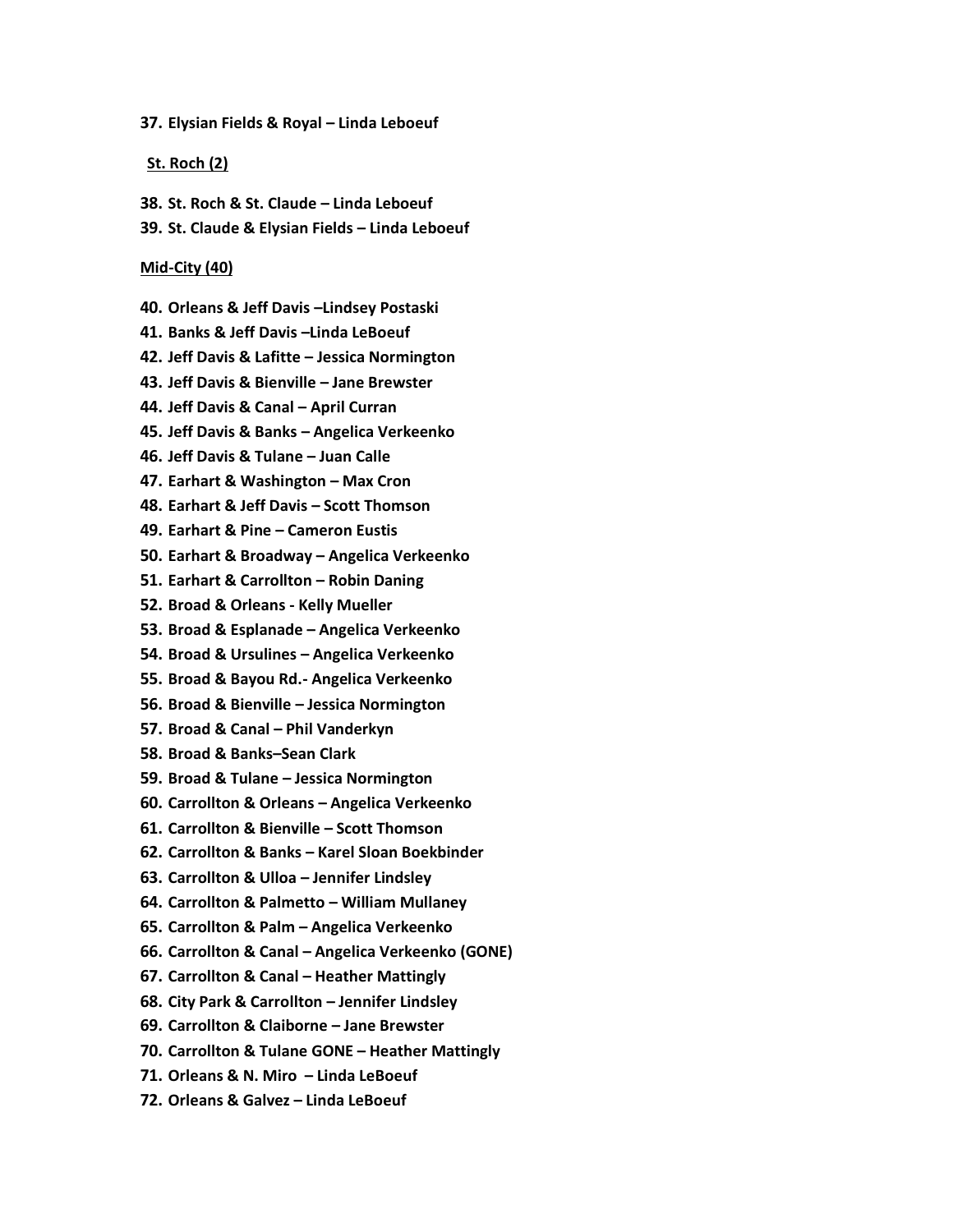- **73. Dumaine & N. Miro – Linda LeBoeuf**
- **74. Ulloa & Tulane – Jessica Normington**
- **75. Orleans & I-10 exit – Whitney Melton Jeffreys**
- **76. Esplanade & Moss – Whitney Melton Jeffreys**
- **77. Bienville & Galvez – Karel Sloan Boekbinder**
- **78. Esplanade & Decatur – Linda LeBoeuf**
- **79. Esplanade & Rampart – Linda LeBoeuf**

#### **Ninth Ward (1)**

**80. Poland & Claiborne – Trish Maheu**

#### **Seventh Ward (1)**

**81. St. Bernard & Galvez (Indian Chief) – Linda Leboeuf**

#### **Lakefront (22)**

- 82. **Harrison & Canal Blvd - Evelyn Menge**
- 83. **6-10 Junction & Canal Blvd. – Mary DiPasquale**
- **84. Harrison & West End - Jamar Duvol Pierre**
- **85. Harrison & Pontchartrain – Pax Bobrow**
- **86. Canal Blvd & Robert E. Lee —Phil Vanderkyn**
- **87. Canal Blvd. & Filmore— Kayla Pereira Risko**
- **88. Canal Blvd. & Navarre—Lynne Jensen**
- **89. Canal & Navarre (2) –Heather Mattingly**
- **90. Harrison & Marconi—Karel Sloan Bookbinder**
- **91. Regent St. & Robert E. Lee – Jeremy Paten**
- **92. Pontchartrain & Hammond Hwy. – Mika Lauren Revell**
- **93. Pontchartrain & Robert E. Lee – Joseph Pearson**
- **94. Polk & West End – Maggie Mae**
- **95. Pontchartrain & Veterans (GONE)– Megan Nolan**
- **96. Fleur de Lis & Veterans (GONE)—Sharon Gautier**
- **97. City Park Avenue & Marconi Sharon Gautier**
- **98. City Park Avenue & Canal – Joseph Pearson**
- **99. City Park Avenue & Bienville – Angelica Verkeenko**
	- **100. City Park Avenue & Esplanade – Joseph Pearson (GONE)**
	- **101. City Park Avenue & Esplanade – Jane Brewster**
	- **102. Harrison & Wisner – Jennifer Lindsley**
	- **103. Marconi & Robert E Lee (Pete Fountain) – Rick Dwyer**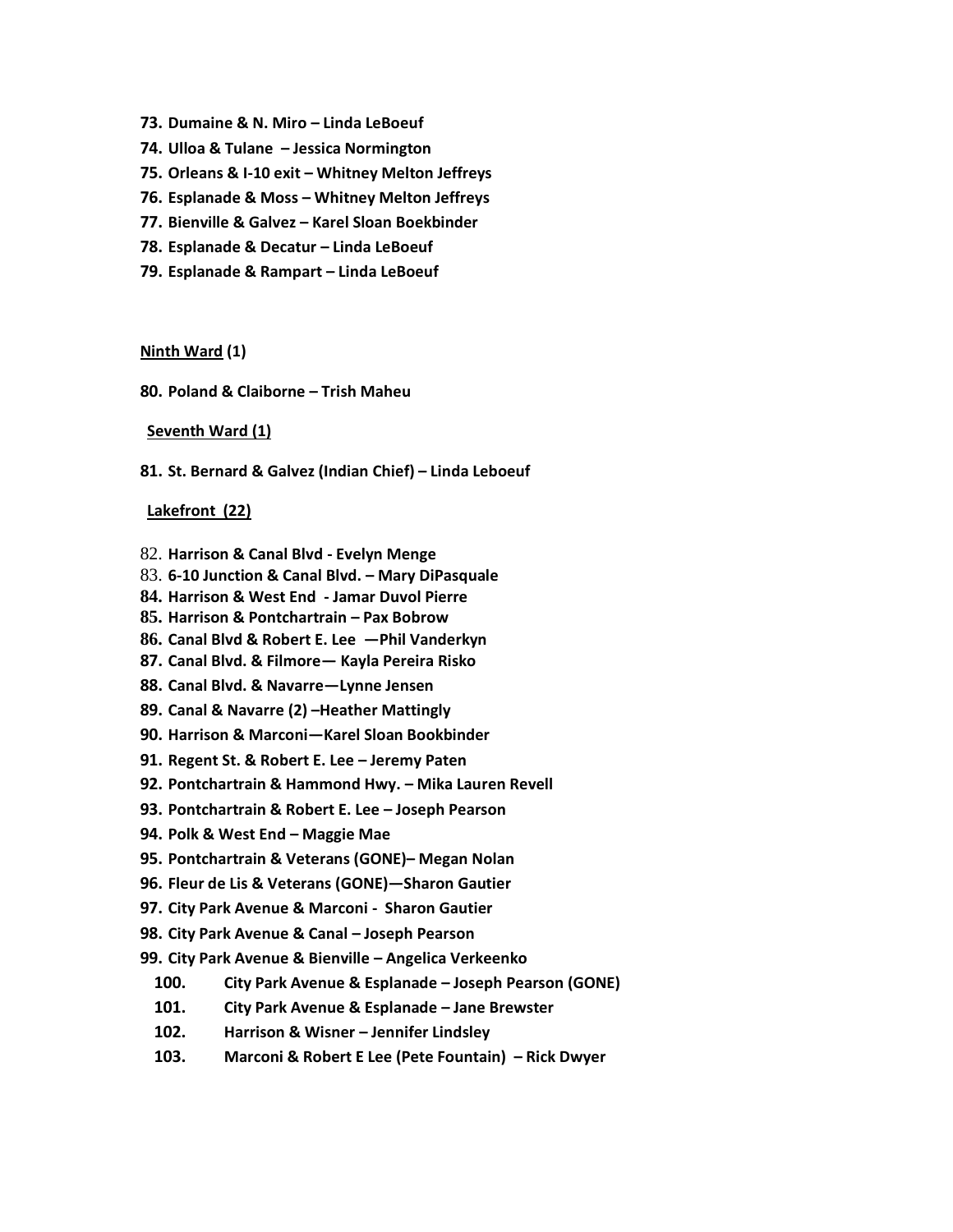### **Gentilly (26)**

- **104. Gentilly Boulevard & Franklin – Joseph Stewart 105. Gentilly Boulevard & Elysian Fields – Jessica Normington 106. Elysian Fields & Mirabeau – Jessica Norminton 107. Robert E. Lee & Elysian Fields – Jennifer Lindsley 108. Elysian Fields & Filmore – Jessica Normington 109. Elysian Fields & Leon C. Simon – Jennifer Lindsley 110. Leon C. Simon & St. Anthony –Anthonyka Ferdinand 111. Leon C. Simon & Waldo—Linda Leboeuf 112. Leon C. Simon & Franklin—Jesse Lee 113. Elysian Fields & Robert E. Lee –Jennifer Lindsley 114. Elysian Fields & Prentiss –Jennifer Lindsley 115. Franklin & 610 junction—Jessica Normington 116. Franklin & Robert E. Lee—Jessica Normington 117. Paris & Mirabeau —Linda Leboeuf 118. Mirabeau & Paris REDONE —Linda Leboeuf 119. Paris & Filmore –Jennifer Lindsley 120. Mirabeau & St. Anthony – Heather Mattingly 121. Norman Mayer & Gentilly Blvd. —Linda Leboeuf 122. Gentilly Blvd. & Dillard —Linda Leboeuf 123. Paris & Gentilly – Amy Sechooler 124. Paris & Filmore –Jennifer Lindsley**
- **125. Gentilly & Broad —Linda Leboeuf**
- **126. I-610 & Franklin —Jessica Normington**
- **127. Mirabeau & Franklin —Linda Leboeuf/Phil Vanderkyn**
- **128. Lafaye & Gentilly —Juan Pablo Calle**
- **129. Leon C Simon @ CVS shopping center —Linda Leboeuf**
- **130. Gentilly & Providence —Alexandria Cmaylo**
- **131. Press & Gentilly — Madi Hannan**

### **Garden District (1)**

- **132. Felicity & Camp —Rick Dwyer**
- **133. Camp & Race —Linda Leboeuf**
- **134. Magazine & Sophie Wright —Linda Leboeuf**
- **135. Jackson & Carondelet —Rick Dwyer**

### **Uptown (33)**

**136. Fontainebleau & Nashville – Anthonyka Ferdinand**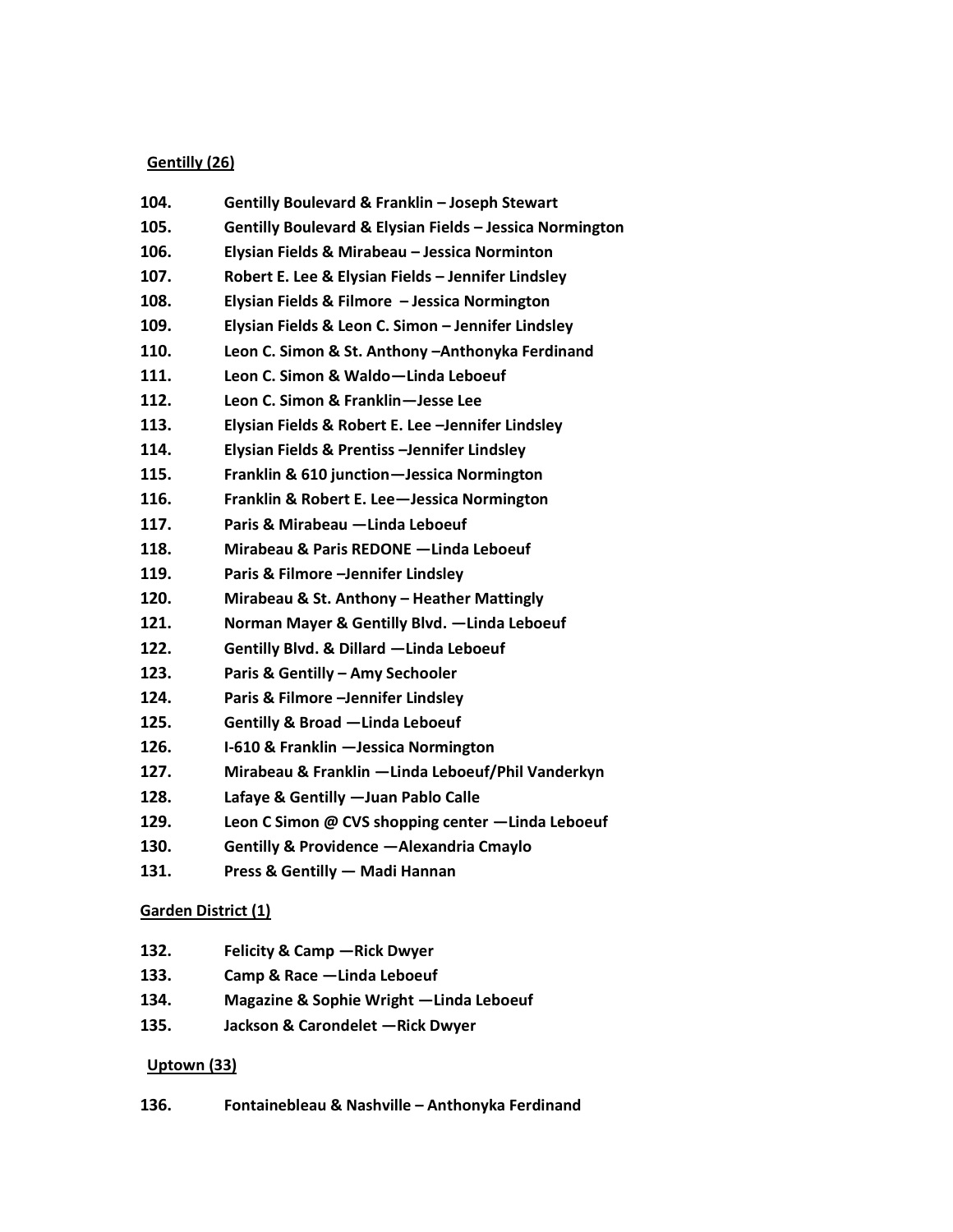- **138. Freret & Nashville – Angelica Verkeenko**
- **139. Freret & State – Joseph Pearson**
- **140. Freret & Calhoun – Max Cron**
- **141. Freret & McAlister – Robin Daning**
- **142. Willow & McAlister –Tulane Students**
- **143. Walmsley & Carrollton – Robin Daning**
- **144. Claiborne & Napoleon – Angelica Verkeenko**
- **145. Claiborne & Louisiana – Angelica Verkeenko**
- **146. Claiborne & Toledano – Angelica Verkeenko**
- **147. Claiborne & Toledano (replaced) –Rick Dwyer**
- **148. Claiborne & Washington – Angelica Verkeenko**
- **149. Claiborne & Martin Luther King – Joseph Pearson**
- **150. Claiborne & Jackson – Brent Rich**
- **151. Washington & Broad – Angelica Verkeenko**
- **152. Washington & Jeff Davis – Angelica Verkeenko**
- **153. Magazine & Henry Clay– Kady Perry**
- **154. Tchoupitoulas & Napoleon– Kady Perry**
- **155. Magazine & Nashville– Angelica Verkeenko (GONE)**
- **156. Magazine & Nashville– Chelsey Monroe**
- **157. Tchoupitalous & Nashville–Angelica Verkeenko**
- **158. Napoleon & Clara – Robin Daning**
- **159. Napoleon & Freret – Robin Daning**
- **160. Napoleon & Magnolia – Juan Calle**
- **161. Napoleon & St. Charles–Trish Maheu**
- **162. Jefferson & Freret – Robin Daning**
- **163. Magazine & Washington —Linda Leboeuf**
- **164. Napoleon & Magazine – Juan Calle**
- **165. Prytania & Napoleon –Rebecca Madura**
- **166. Magazine & Jefferson –John McKendrick**
- **167. Oak & Carrollton (done twice)– Juan Calle**
- **168. Leonidas & Claiborne – Juan Calle**
- **169. Louisiana & Magnolia –Juan Calle**
- **170. Louisiana & Freret –Heather Mattingly**
- **171. Claiborne & Toledano –Rick Dwyer**
- **172. Lasalle & Louisiana—Sharika Mahdi**
- **173. Louisiana & St. Charles –Rebecca Madura**
- **174. Louisiana & Carondelet —Linda Leboeuf**
- **175. Louisiana & Baronne —Linda Leboeuf**
- **176. Louisiana & Danneel --- Karel Sloan Boekbinder**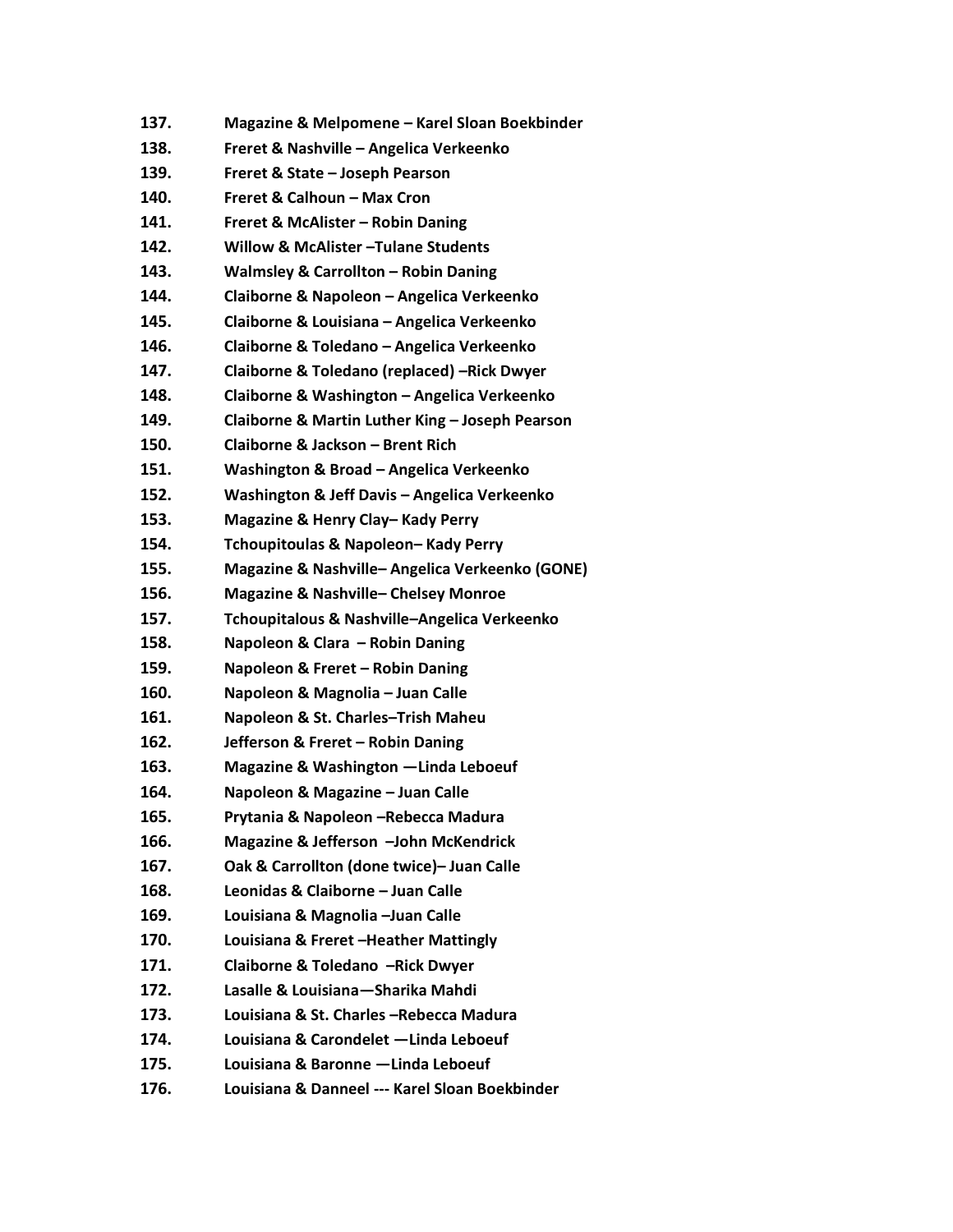### **Metairie (30)**

- **177. Severn & 17th Street – Jessica Normington**
- **178. West Esplanade & Oaklawn – Heather Mattingly**
- **179. Lake Avenue & West Esplanade – Michelle Martinez**
- **180. Lake Avenue & Veterans – Kelley Turan**
- **181. Bonnabel & West Esplanade – Juan Calle**
- **182. Bonnabel & Veterans – Michelle Martinez**
- **183. Veterans & Clearview – Linda Leboeuf**
- **184. Aurora & Veterans – Heather Mattingly**
- **185. Veterans & Martin Behrman – Karel Sloan Boekbinder**
- **186. West Esplanade & Ridgelake – Kelley Turan**
- **187. Causeway & 6th St. – Linda Leboeuf**
- **188. Veterans & Macy's – Jessica Normington**
- **189. Elmeer & Veterans – Jennifer Lindsley**
- **190. Veterans & Causeway – Juan Calle**
- **191. Brown & West Bank Expressway – Juan Calle**
- **192. Lapallco & Manhattan – Pandora Davis**
- **193. West Metairie & Transcontinental – Jane Brewster**
- **194. Causeway & West Esplanade – Linda Leboeuf**
- **195. Manhattan @ Walmart –Chelsea Monroe**
- **196. Manhattan @ AMC –Amber Hepting**
- **197. Manhattan & Ames – Dapper Bruce Lafitte/Karel Sloan Boekbinder**
- **198. Homestead & West Esplanade – Pandora Davis**
- **199. Transcontinental & West Esplanade – Michelle Martinez**
- **200. Kawanee & Trancontinental – Michelle Martinez**
- **201. Cleary & West Napoleon – Brittany DiNunzio**
- **202. Edenborn & Veterans – Michelle Martinez**
- **203. Lapalco & Woodmere – Juan Calle**
- **204. Lapalco & Betty – Juan Calle**
- **205. West Esplanade @ Hospital – Madi Hannan**
- **206. Veterans & Martin Berhman – Jennifer Lindsley**
- **207. Kawanee & Clearview – Madi Hannan**
- **208. Metairie Road & Bonnabel – Madi Hannan**
- **209. Metairie Road & I-10 – Jessica Normington**
- **210. West Metairie & Clearview—Jane Brewster**
- **211. Causeway & Veterans—Alexandria Cmaylo**

**Terry Town (8)**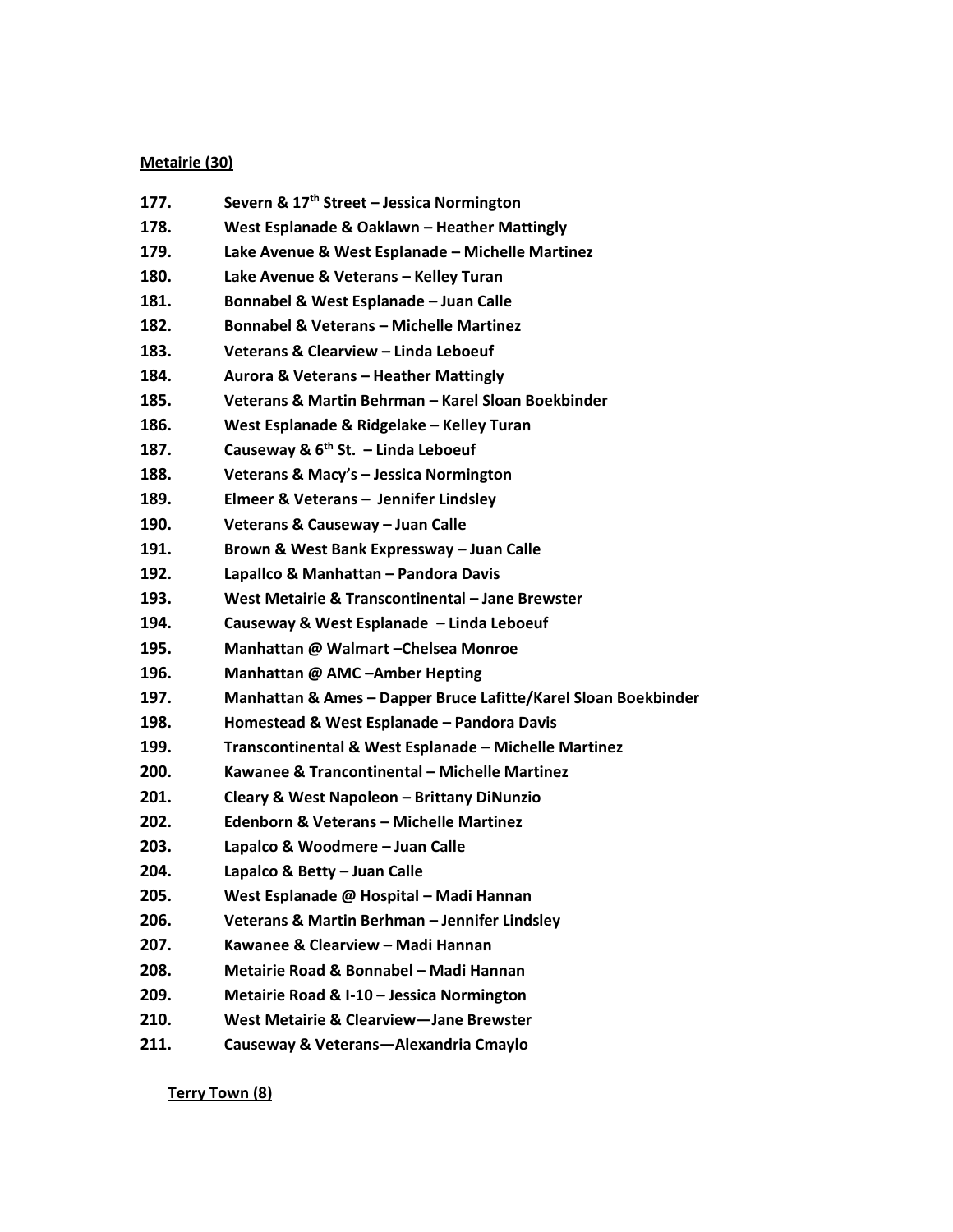- **212. Terry Parkway & Oakwood – Linda Leboeuf**
- **213. Terry Parkway & Holmes – Karel Boekbinder**
- **214. Terry Parkway & Stumpf –Jessica Normington**
- **215. Stumpf & Whitney – Linda Leboeuf**
- **216. Terry Pkwy & Carol Sue – Carrie Ducote**
- **217. Wall & Mt. Laurel – Madi Hannan**
- **218. Carol Sue & Whitney – Karel Sloan Boekbinder**
- **219. Wall & Harvey – Madi Hannan**

## **River Ridge (2)**

| 220. | Hickory & Sauve - Jessica Normington   |
|------|----------------------------------------|
| 221. | Jefferson Hwy & Sauve-Juan Pablo Calle |

## **Algiers (15)**

| 222. | General DeGaulle & Shirley - Jessica Normington |  |
|------|-------------------------------------------------|--|
|      |                                                 |  |

- **223. Kabel & MacArthur – Jamar Duvol Pierre**
- **224. West Bend/Garden Oaks & General DeGaulle – Charles Gillam**
- **225. General Meyer & Shirley – Jessica Normington**
- **226. General DeGaulle & Lennox – Karel Sloan Boekbinder**
- **227. Holiday right off Gen de Gaulle in front of Rouse's – Cary Songy**
- **228. Tullis & Behrman– Cary Songy**
- **229. Odeon & General Meyer – Cary Songy**
- **230. Newton/Whitney & LB Landry – Cary Songy**
- **231. General DeGaulle & Woodland – Karel Sloan Boekbinder**
- **232. General DeGaulle & Behrman – Cary Songy**
- **233. General Meyer & Kabel – Jessica Normington**
- **234. General Meyer & Behrman – Linda Leboeuf**
- **235. Holiday & General Meyer – Linda Leboeuf**
- **236. MacArthur & Holiday Jennifer Lindsley**

# **St. Bernard (11)**

- **237. Mehle & St. Bernard –Lenny Unbehagen**
- **238. St. Bernard & Jean Lafitte –Sydni Fornos**
- **239. Dr. Meraux & Judge Perez –Jessica Normington**
- **240. Judge Perez & Palmisano –Stephanie Herring**
- **241. St Bernard & Friscoville –Sabrina Schmidt**
- **242. Paris Rd & St. Bernard Hwy –Linda LeBoeuf**
- **243. Paris Rd & Judge Perez –Juan Calle**